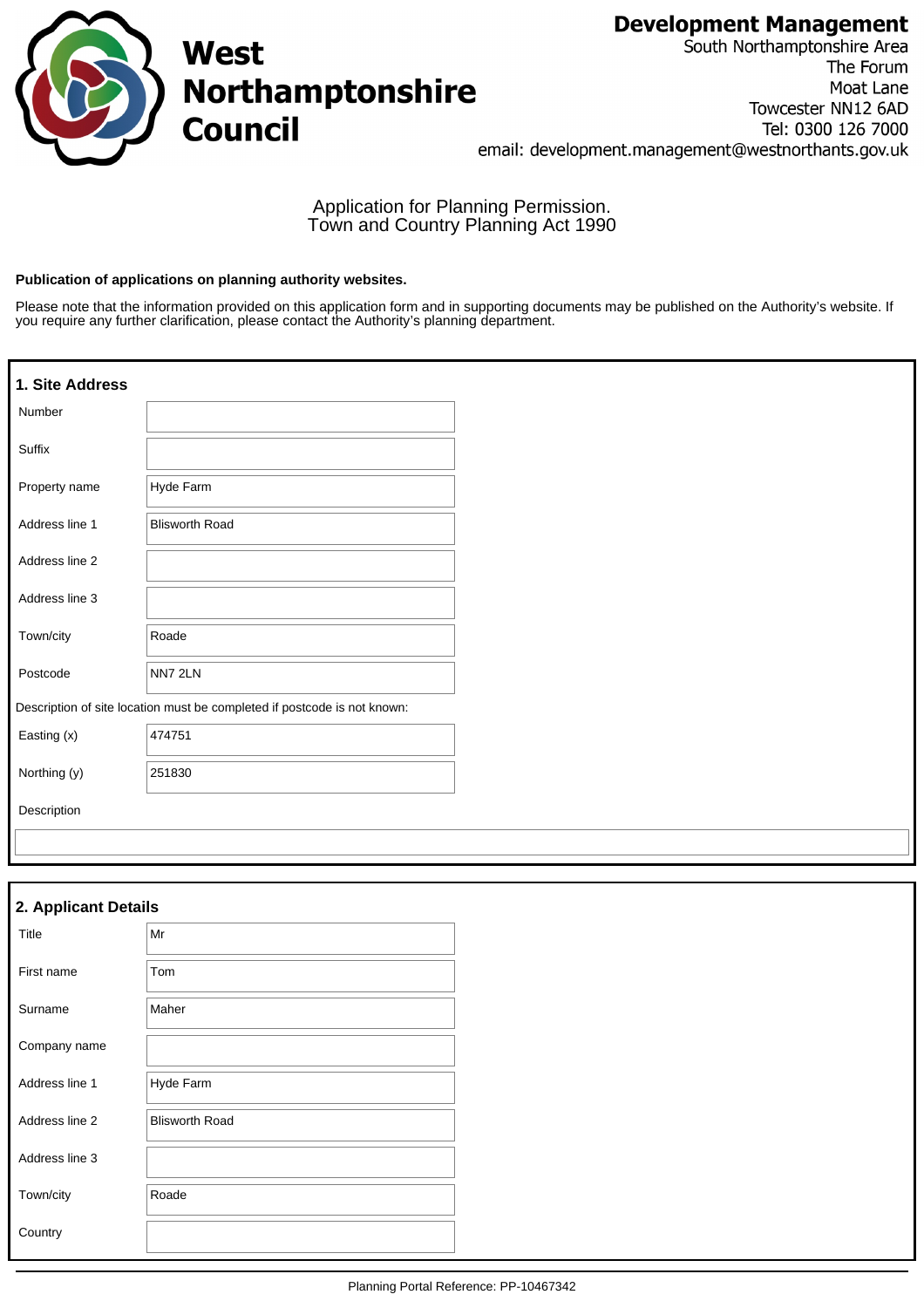| 2. Applicant Details |                                                     |          |
|----------------------|-----------------------------------------------------|----------|
| Postcode             | NN7 2LN                                             |          |
|                      | Are you an agent acting on behalf of the applicant? | ⊙Yes ⊛No |
| Primary number       |                                                     |          |
| Secondary number     |                                                     |          |
| Fax number           |                                                     |          |
| Email address        |                                                     |          |
|                      |                                                     |          |
|                      |                                                     |          |

## **3. Agent Details**

No Agent details were submitted for this application

| 4. Site Area                                                                                                                                 |            |                                                                                                         |                                                                                                                                                                                                                                                                                                                                                                                                                                                                                                                                                                                                                                                                                    |
|----------------------------------------------------------------------------------------------------------------------------------------------|------------|---------------------------------------------------------------------------------------------------------|------------------------------------------------------------------------------------------------------------------------------------------------------------------------------------------------------------------------------------------------------------------------------------------------------------------------------------------------------------------------------------------------------------------------------------------------------------------------------------------------------------------------------------------------------------------------------------------------------------------------------------------------------------------------------------|
| What is the measurement of the site area?<br>(numeric characters only).                                                                      |            | 646.00                                                                                                  |                                                                                                                                                                                                                                                                                                                                                                                                                                                                                                                                                                                                                                                                                    |
| Unit                                                                                                                                         | Sq. metres |                                                                                                         |                                                                                                                                                                                                                                                                                                                                                                                                                                                                                                                                                                                                                                                                                    |
|                                                                                                                                              |            |                                                                                                         |                                                                                                                                                                                                                                                                                                                                                                                                                                                                                                                                                                                                                                                                                    |
| 5. Description of the Proposal                                                                                                               |            |                                                                                                         |                                                                                                                                                                                                                                                                                                                                                                                                                                                                                                                                                                                                                                                                                    |
| Please note in regard to:<br>statement template and quidance.<br>details in the description below.                                           |            | timeframes. See help for further details or view government planning quidance on determination periods. | • Fire Statements - From 1 August 2021, planning applications for buildings of over 18 metres (or 7 stories) tall containing more than one dwelling will require a<br>'Fire Statement' for the application to be considered valid. There are some exemptions. View government planning quidance on fire statements or access the fire<br>• Permission In Principle - If you are applying for Technical Details Consent on a site that has been granted Permission In Principle, please include the relevant<br>. Public Service Infrastructure - From 1 August 2021, applications for certain public service infrastructure developments will be eligible for faster determination |
| Description                                                                                                                                  |            |                                                                                                         |                                                                                                                                                                                                                                                                                                                                                                                                                                                                                                                                                                                                                                                                                    |
|                                                                                                                                              |            | Please describe details of the proposed development or works including any change of use.               |                                                                                                                                                                                                                                                                                                                                                                                                                                                                                                                                                                                                                                                                                    |
|                                                                                                                                              |            |                                                                                                         | 646 square meters of concrete yard space used for the storage of pre-sorted waste streams under exemptions granted by the Environment Agency                                                                                                                                                                                                                                                                                                                                                                                                                                                                                                                                       |
| Has the work or change of use already started?                                                                                               |            |                                                                                                         | ◉ Yes<br>○ No                                                                                                                                                                                                                                                                                                                                                                                                                                                                                                                                                                                                                                                                      |
| If yes, please state the $ 01/07/2014$<br>date when the work or<br>change of use started<br>(date must be pre-<br>application<br>submission) |            |                                                                                                         |                                                                                                                                                                                                                                                                                                                                                                                                                                                                                                                                                                                                                                                                                    |

Has the work or change of use been completed? No was also seen to meet the work or change of use been completed?

| If Yes, please state<br>the date when the<br>work or change of use<br>was completed (date<br>must be pre-<br>application<br>submission) | 01/07/2014 |  |
|-----------------------------------------------------------------------------------------------------------------------------------------|------------|--|
|-----------------------------------------------------------------------------------------------------------------------------------------|------------|--|

## **6. Existing Use**

DD/MM/YYYY

Please describe the current use of the site

Agricultural

Is the site currently vacant? Contact the site currently vacant?

**Does the proposal involve any of the following? If Yes, you will need to submit an appropriate contamination assessment with your application.**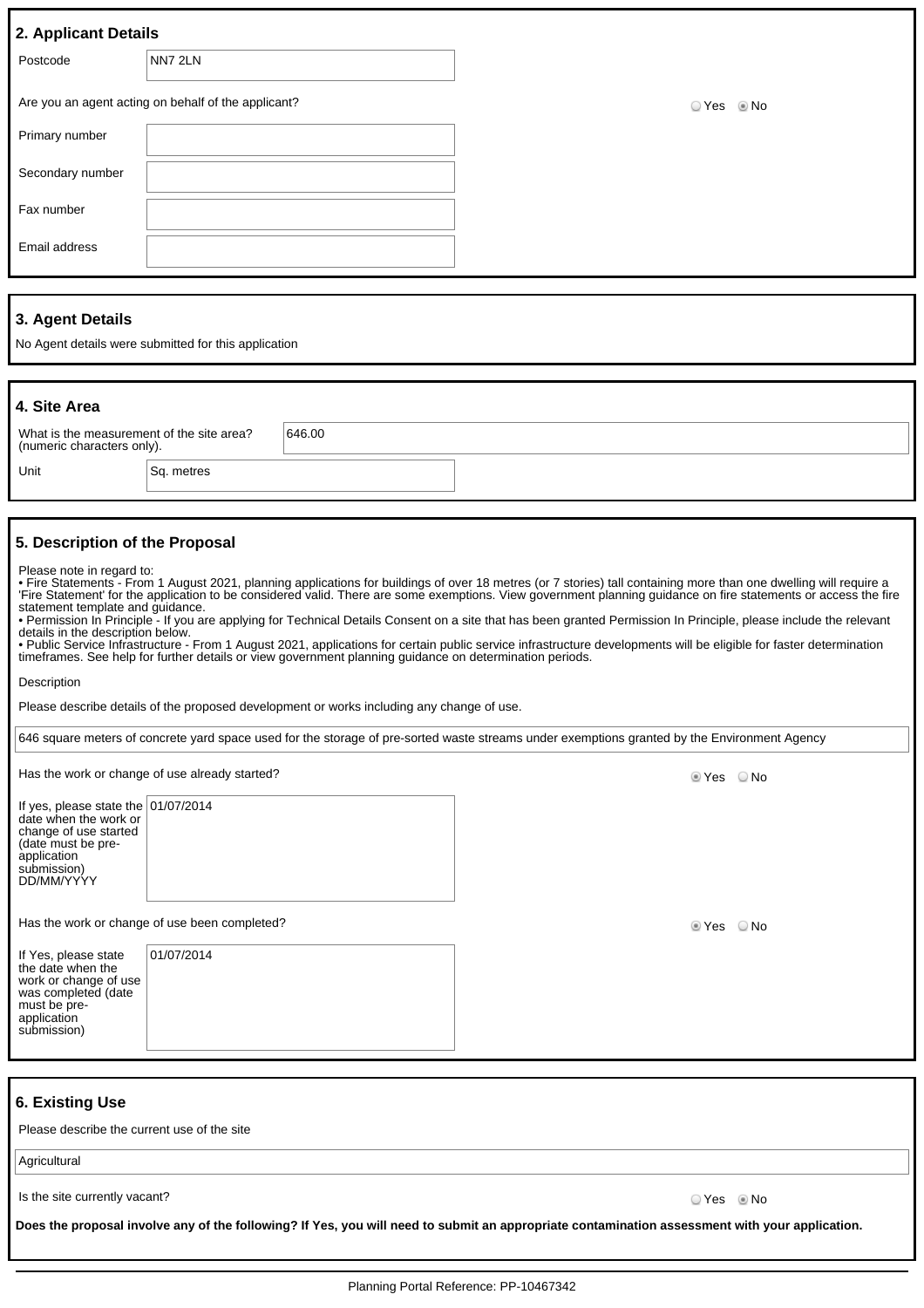| <b>6. Existing Use</b>                                                                                                                                                                                                                                                                                                                                                                                                                                                           |            |      |
|----------------------------------------------------------------------------------------------------------------------------------------------------------------------------------------------------------------------------------------------------------------------------------------------------------------------------------------------------------------------------------------------------------------------------------------------------------------------------------|------------|------|
| Land which is known to be contaminated                                                                                                                                                                                                                                                                                                                                                                                                                                           | ⊙ Yes      | l No |
| Land where contamination is suspected for all or part of the site                                                                                                                                                                                                                                                                                                                                                                                                                | © Yes ◎ No |      |
| A proposed use that would be particularly vulnerable to the presence of contamination                                                                                                                                                                                                                                                                                                                                                                                            | © Yes ◎ No |      |
|                                                                                                                                                                                                                                                                                                                                                                                                                                                                                  |            |      |
| <b>7. Materials</b>                                                                                                                                                                                                                                                                                                                                                                                                                                                              |            |      |
| Does the proposed development require any materials to be used externally?                                                                                                                                                                                                                                                                                                                                                                                                       | ⊙ Yes © No |      |
| 8. Pedestrian and Vehicle Access, Roads and Rights of Way                                                                                                                                                                                                                                                                                                                                                                                                                        |            |      |
| Is a new or altered vehicular access proposed to or from the public highway?                                                                                                                                                                                                                                                                                                                                                                                                     | © Yes      | © No |
| Is a new or altered pedestrian access proposed to or from the public highway?                                                                                                                                                                                                                                                                                                                                                                                                    | ☉ Yes      | © No |
| Are there any new public roads to be provided within the site?                                                                                                                                                                                                                                                                                                                                                                                                                   | ☉ Yes      | © No |
| Are there any new public rights of way to be provided within or adjacent to the site?                                                                                                                                                                                                                                                                                                                                                                                            | ☉ Yes      | © No |
| Do the proposals require any diversions/extinguishments and/or creation of rights of way?                                                                                                                                                                                                                                                                                                                                                                                        | ☉ Yes      | l No |
|                                                                                                                                                                                                                                                                                                                                                                                                                                                                                  |            |      |
| 9. Vehicle Parking                                                                                                                                                                                                                                                                                                                                                                                                                                                               |            |      |
| Does the site have any existing vehicle/cycle parking spaces or will the proposed development add/remove any parking<br>spaces?                                                                                                                                                                                                                                                                                                                                                  | ○ Yes ◎ No |      |
|                                                                                                                                                                                                                                                                                                                                                                                                                                                                                  |            |      |
|                                                                                                                                                                                                                                                                                                                                                                                                                                                                                  |            |      |
| 10. Trees and Hedges                                                                                                                                                                                                                                                                                                                                                                                                                                                             |            |      |
| Are there trees or hedges on the proposed development site?                                                                                                                                                                                                                                                                                                                                                                                                                      | ⊙ Yes © No |      |
| And/or: Are there trees or hedges on land adjacent to the proposed development site that could influence the<br>development or might be important as part of the local landscape character?                                                                                                                                                                                                                                                                                      | ○ Yes ◎ No |      |
| If Yes to either or both of the above, you may need to provide a full tree survey, at the discretion of your local planning authority. If a tree survey is<br>required, this and the accompanying plan should be submitted alongside your application. Your local planning authority should make clear on its<br>website what the survey should contain, in accordance with the current 'BS5837: Trees in relation to design, demolition and construction -<br>Recommendations'. |            |      |
|                                                                                                                                                                                                                                                                                                                                                                                                                                                                                  |            |      |
| 11. Assessment of Flood Risk                                                                                                                                                                                                                                                                                                                                                                                                                                                     |            |      |
| Is the site within an area at risk of flooding? (Check the location on the Government's Flood map for planning. You<br>should also refer to national standing advice and your local planning authority requirements for information as<br>necessary.)                                                                                                                                                                                                                            | ○ Yes ◎ No |      |
| If Yes, you will need to submit a Flood Risk Assessment to consider the risk to the proposed site.                                                                                                                                                                                                                                                                                                                                                                               |            |      |
| Is your proposal within 20 metres of a watercourse (e.g. river, stream or beck)?                                                                                                                                                                                                                                                                                                                                                                                                 | ⊙ Yes © No |      |
| Will the proposal increase the flood risk elsewhere?                                                                                                                                                                                                                                                                                                                                                                                                                             | ⊙ Yes © No |      |
| How will surface water be disposed of?                                                                                                                                                                                                                                                                                                                                                                                                                                           |            |      |
| Sustainable drainage system                                                                                                                                                                                                                                                                                                                                                                                                                                                      |            |      |
| $\vee$ Existing water course                                                                                                                                                                                                                                                                                                                                                                                                                                                     |            |      |
| Soakaway                                                                                                                                                                                                                                                                                                                                                                                                                                                                         |            |      |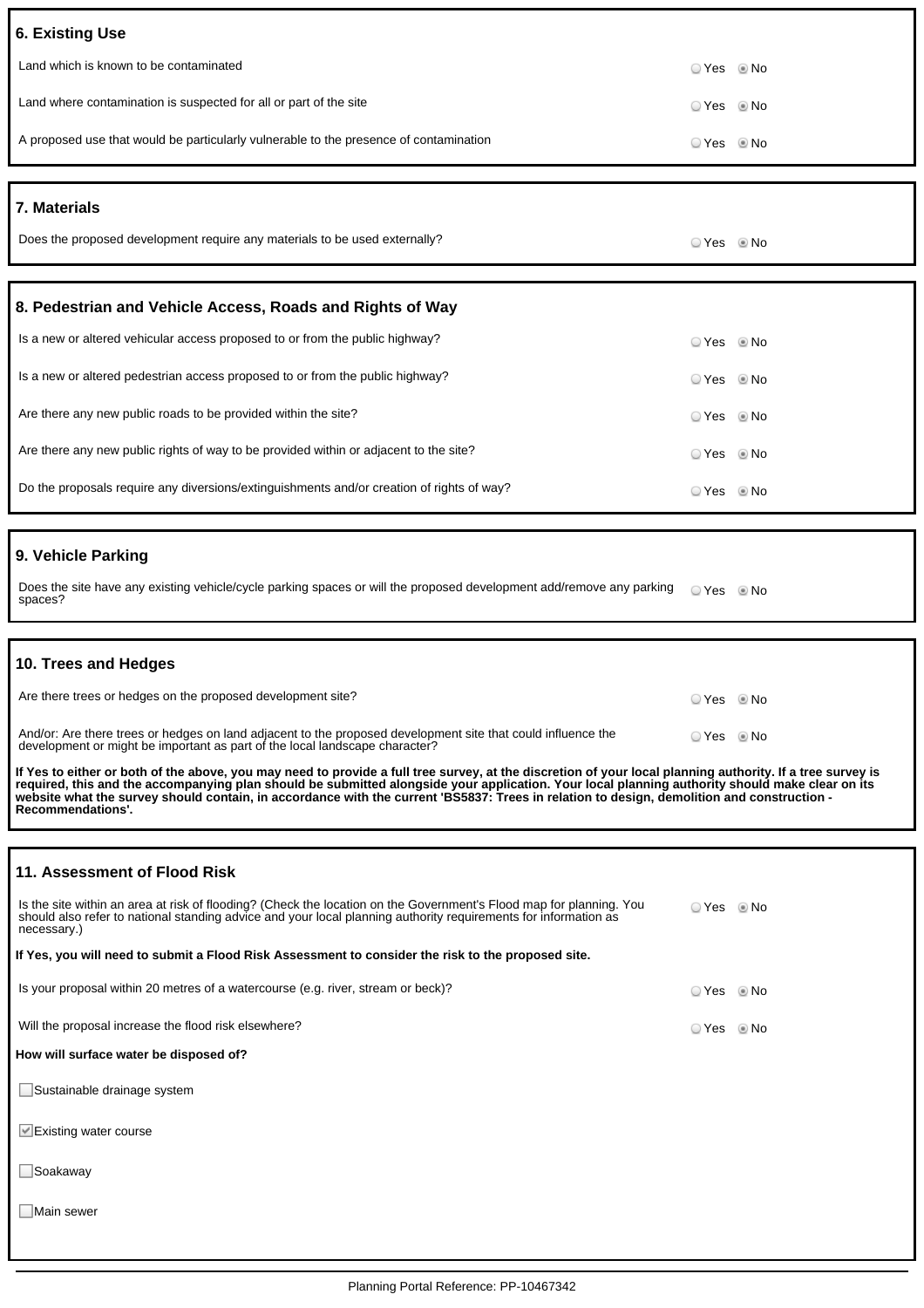## **11. Assessment of Flood Risk**

□Pond/lake

### **12. Biodiversity and Geological Conservation**

**Is there a reasonable likelihood of the following being affected adversely or conserved and enhanced within the application site, or on land adjacent to or near the application site?**

**To assist in answering this question correctly, please refer to the help text which provides guidance on determining if any important biodiversity or geological conservation features may be present or nearby; and whether they are likely to be affected by the proposals.**

a) Protected and priority species:

- Yes, on the development site
- Yes, on land adjacent to or near the proposed development
- No

b) Designated sites, important habitats or other biodiversity features:

- Yes, on the development site
- Yes, on land adjacent to or near the proposed development
- No

c) Features of geological conservation importance:

- Yes, on the development site
- Yes, on land adjacent to or near the proposed development

No

### **13. Foul Sewage**

Please state how foul sewage is to be disposed of:

■Mains Sewer

■Septic Tank

Package Treatment plant

□Cess Pit

□Other

Unknown

Are you proposing to connect to the existing drainage system?<br>
Are you proposing to connect to the existing drainage system?

| 14. Waste Storage and Collection                                                                                                      |         |      |
|---------------------------------------------------------------------------------------------------------------------------------------|---------|------|
| Do the plans incorporate areas to store and aid the collection of waste?                                                              | tes ONo |      |
| If Yes, please provide details:                                                                                                       |         |      |
| Skips are on site to hold pre-sorted waste. All waste produced on the site is taken to a local waste transfer station to be recycled. |         |      |
| Have arrangements been made for the separate storage and collection of recyclable waste?                                              | ⊚ Yes   | ⊙ No |
| If Yes, please provide details:                                                                                                       |         |      |
| Recyclables are separated by waste stream and taken to appropriate recycling stations                                                 |         |      |
|                                                                                                                                       |         |      |
| 15. Trade Effluent                                                                                                                    |         |      |
| Does the proposal involve the need to dispose of trade effluents or trade waste?                                                      | ☉ Yes   | © No |

### **16. Residential/Dwelling Units**

**Please note: This question has been updated to include the latest information requirements specified by government. Applications created before 23 May 2020 will not have been updated, please read the 'Help' to see details of how to workaround this issue.**

Does your proposal include the gain, loss or change of use of residential units?  $\Box$  Yes No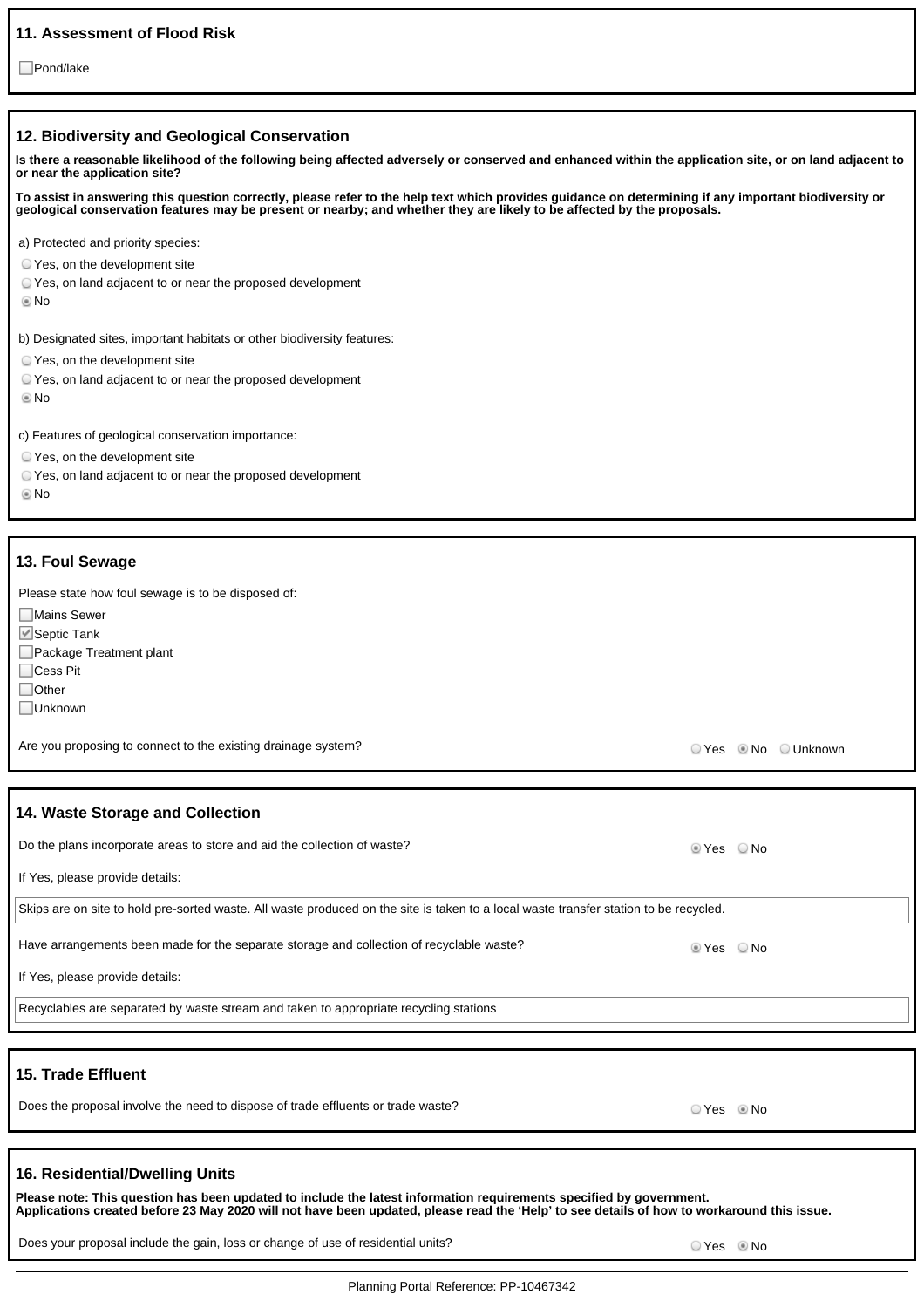## **17. All Types of Development: Non-Residential Floorspace**

Does your proposal involve the loss, gain or change of use of non-residential floorspace? Note that 'non-residential' in this context covers all uses except Use Class C3 Dwellinghouses.

**18. Employment**

| Are there any existing employees on the site or will the proposed development increase or decrease the number of | ◉ Yes | ) No |
|------------------------------------------------------------------------------------------------------------------|-------|------|
| employees?                                                                                                       |       |      |

#### **Existing Employees**

Please complete the following information regarding existing employees:

| Full-time                     | 14    |
|-------------------------------|-------|
| Part-time                     | O     |
| Total full-time<br>equivalent | 14.00 |
| <b>Dronocod Employees</b>     |       |

#### **Proposed Employees**

|                               | If known, please complete the following information regarding proposed employees: |
|-------------------------------|-----------------------------------------------------------------------------------|
| Full-time                     | 14                                                                                |
| Part-time                     | 0                                                                                 |
| Total full-time<br>equivalent | 14.00                                                                             |

## **19. Hours of Opening**

Are Hours of Opening relevant to this proposal? Are No will be a state of the No will be a state of No will be a No

Please add details of the of the Use Classes and hours of opening for each non-residential use proposed.

Following changes to Use Classes on 1 September 2020: The list includes the now revoked Use Classes A1-5, B1, and D1-2 that should not be used in most cases. Also, the list does not include the newly introduced Use Classes E and F1-2. To provide details in relation to these or any 'Sui Generis' use, select 'Other' and specify the use where prompted. Multiple 'Other' options can be added to cover each individual use. View further information on Use Classes.

If you do not know the hours of opening, select the Use Class and tick 'Unknown' in the popup box.

| Use                       | Monday to Friday                     | Saturday                 | Sunday and Bank<br>Holidays | <b>Unknown</b> |
|---------------------------|--------------------------------------|--------------------------|-----------------------------|----------------|
| B1 (c) - Light industrial | Start Time: 07:00<br>End Time: 17:00 | Start Time:<br>End Time: | Start Time:<br>End Time:    |                |

| 20. Industrial or Commercial Processes and Machinery                                                                                                                                                                               |            |  |  |  |
|------------------------------------------------------------------------------------------------------------------------------------------------------------------------------------------------------------------------------------|------------|--|--|--|
| Does this proposal involve the carrying out of industrial or commercial activities and processes?                                                                                                                                  | tes ONo    |  |  |  |
| Please describe the activities and processes which would be carried out on the site and the end products including plant, ventilation or air conditioning. Please<br>include the type of machinery which may be installed on site: |            |  |  |  |
| Short term storage of pre-sorted waste which will be transferred to a waste transfer station                                                                                                                                       |            |  |  |  |
| Is the proposal for a waste management development?                                                                                                                                                                                | ⊙ Yes ◎ No |  |  |  |
| If this is a landfill application you will need to provide further information before your application can be determined. Your waste planning authority<br>should make it clear what information it requires on its website        |            |  |  |  |
|                                                                                                                                                                                                                                    |            |  |  |  |
|                                                                                                                                                                                                                                    |            |  |  |  |

### **21. Hazardous Substances**

Does the proposal involve the use or storage of any hazardous substances? The COMEX COMEX COMEX COMEX COMEX COMEX COMEX COMEX COMEX COMEX COMEX COMEX COMEX COMEX COMEX COMEX COMEX COMEX COMEX COMEX COMEX COMEX COMEX COMEX

© Yes <sup></sup> No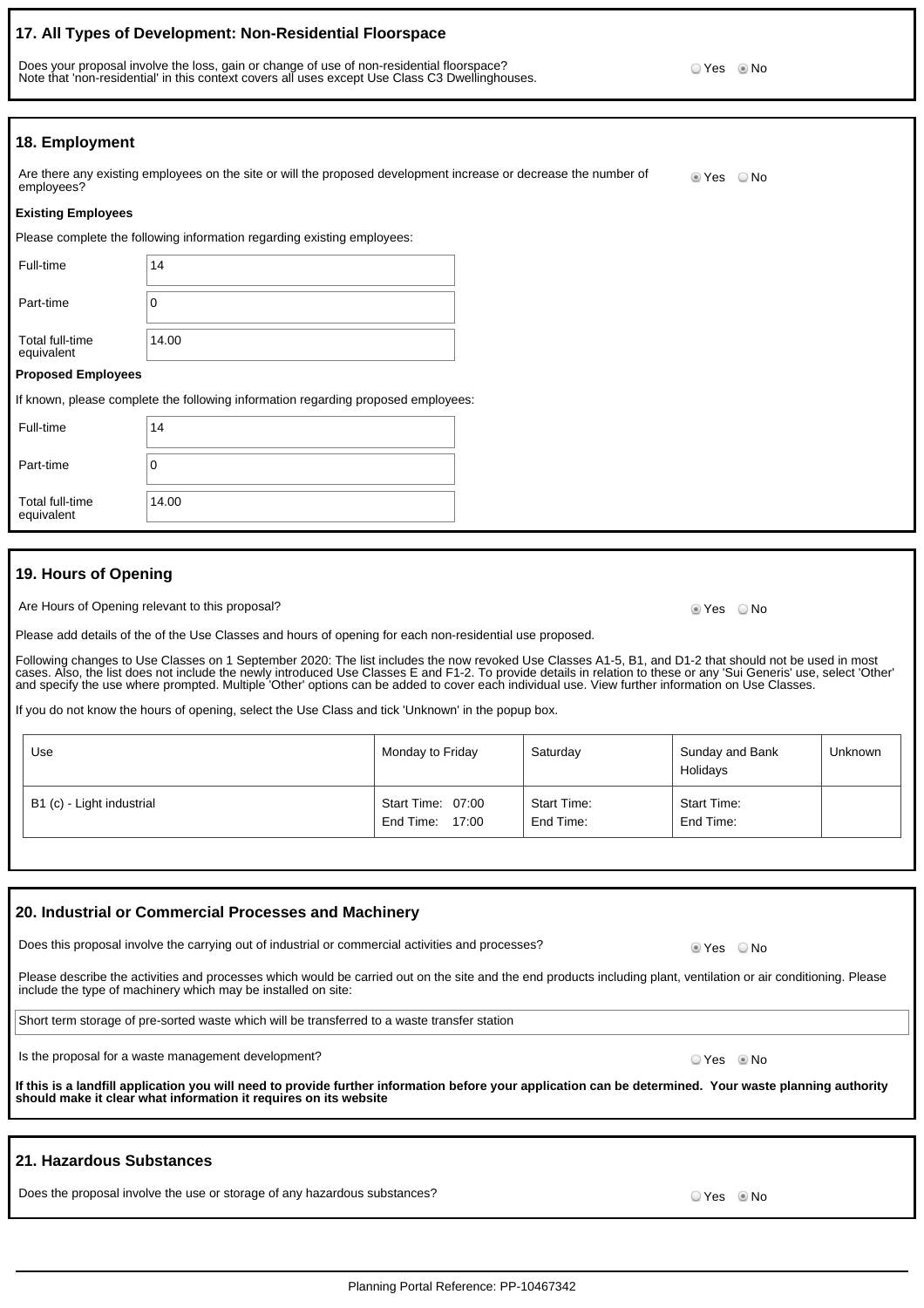| 22. Site Visit                                                                                                                                                                                                                                                                          |            |  |
|-----------------------------------------------------------------------------------------------------------------------------------------------------------------------------------------------------------------------------------------------------------------------------------------|------------|--|
| Can the site be seen from a public road, public footpath, bridleway or other public land?                                                                                                                                                                                               | ○ Yes ◎ No |  |
| If the planning authority needs to make an appointment to carry out a site visit, whom should they contact?                                                                                                                                                                             |            |  |
| ◯ The agent                                                                                                                                                                                                                                                                             |            |  |
| The applicant                                                                                                                                                                                                                                                                           |            |  |
| O Other person                                                                                                                                                                                                                                                                          |            |  |
|                                                                                                                                                                                                                                                                                         |            |  |
| 23. Pre-application Advice                                                                                                                                                                                                                                                              |            |  |
| Has assistance or prior advice been sought from the local authority about this application?                                                                                                                                                                                             | ○ Yes ◎ No |  |
|                                                                                                                                                                                                                                                                                         |            |  |
| 24. Authority Employee/Member                                                                                                                                                                                                                                                           |            |  |
| With respect to the Authority, is the applicant and/or agent one of the following:<br>(a) a member of staff<br>(b) an elected member<br>(c) related to a member of staff<br>(d) related to an elected member                                                                            |            |  |
| It is an important principle of decision-making that the process is open and transparent.                                                                                                                                                                                               | ○ Yes ◎ No |  |
| For the purposes of this question, "related to" means related, by birth or otherwise, closely enough that a fair-minded and<br>informed observer, having considered the facts, would conclude that there was bias on the part of the decision-maker in<br>the Local Planning Authority. |            |  |
| Do any of the above statements apply?                                                                                                                                                                                                                                                   |            |  |

## **25. Ownership Certificates and Agricultural Land Declaration**

**CERTIFICATE OF OWNERSHIP - CERTIFICATE B - Town and Country Planning (Development Management Procedure) (England) Order 2015 Certificate under Article 14**

I certify/The applicant certifies that:

I have/The applicant has given the requisite notice to everyone else (as listed below) who, on the day 21 days before the date of this application, was the owner\* and/or agricultural tenant\*\* of any part of the land or building to which this application relates; or

The applicant is the sole owner of all the land or buildings to which this application relates and there are no other owners\* and/or agricultural tenants\*\*.

**\* 'owner' is a person with a freehold interest or leasehold interest with at least 7 years to run. \*\* 'agricultural tenant' has the meaning given in section 65(8) of the Town and Country Planning Act 1990.**

Owner/Agricultural Tenant

| Name of Owner/Agricultural<br>Tenant |                       |
|--------------------------------------|-----------------------|
| Number                               |                       |
| Suffix                               |                       |
| House Name                           | <b>HYDE FARM</b>      |
| Address line 1                       | <b>BLISWORTH ROAD</b> |
| Address line 2                       |                       |
| Town/city                            | <b>ROADE</b>          |
| Postcode                             | NN7 2LN               |
| Date notice served<br>(DD/MM/YYYY)   | 19/11/2021            |

Person role

The applicant

The agent